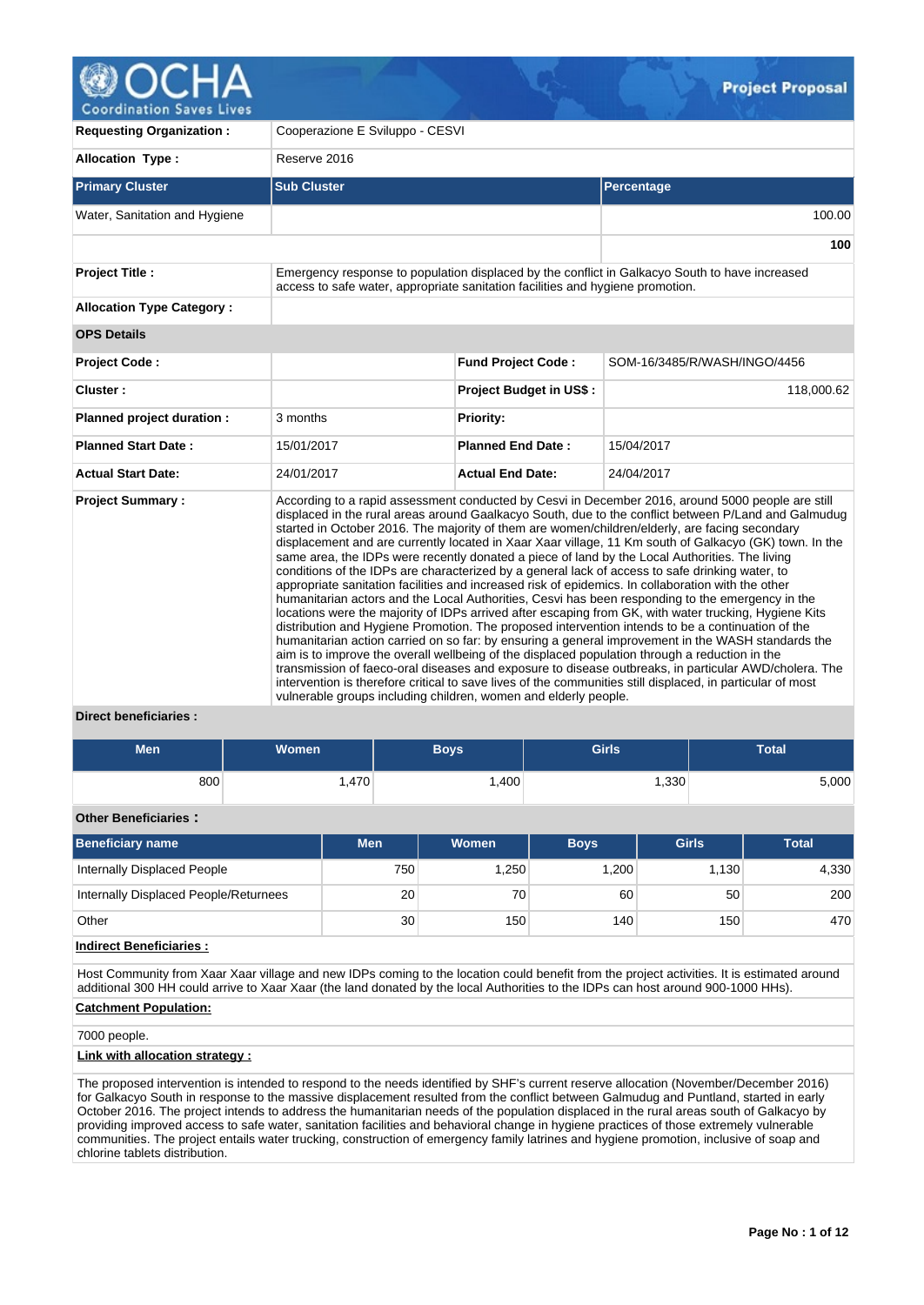# **Sub-Grants to Implementing Partners :**

| <b>Partner Name</b>                                   |                                      | <b>Partner Type</b>                                  |                             | <b>Budget in US\$</b> |  |  |  |  |  |
|-------------------------------------------------------|--------------------------------------|------------------------------------------------------|-----------------------------|-----------------------|--|--|--|--|--|
|                                                       |                                      |                                                      |                             |                       |  |  |  |  |  |
| Other funding secured for the same project (to date): |                                      |                                                      |                             |                       |  |  |  |  |  |
|                                                       | <b>Other Funding Source</b>          |                                                      | <b>Other Funding Amount</b> |                       |  |  |  |  |  |
|                                                       |                                      |                                                      |                             |                       |  |  |  |  |  |
| Organization focal point:                             |                                      |                                                      |                             |                       |  |  |  |  |  |
| <b>Name</b>                                           | Title                                | Email                                                |                             | Phone                 |  |  |  |  |  |
| Isabella Garino                                       | Head of Mission Kenya<br>and Somalia | isabellagarino@cesvioverseas.org<br>+254(0)714517381 |                             |                       |  |  |  |  |  |
| <b>BACKGROUND</b>                                     |                                      |                                                      |                             |                       |  |  |  |  |  |

# **1. Humanitarian context analysis**

Gaalkacyo is a divided city due to longstanding local tensions between south and north administrations. Fighting between armed forces from Puntland administration in the north and Galmudug authorities in the south are recurrent. In October 2016, a new fighting forced thousands of residents to seek refuge in nearby villages and outskirts. Around 75,000 people (OCHA, 2016), the large majority being women, children and elderly, have been displaced in the rural areas around GK South, with up to 60% of IDPs residing in Gaalckayo town been forced into secondary displacement. All the IDPs settlements in south Gaalkacyo, with an estimated population of 20,000, have been vacated. A ceasefire agreement was signed on 1 November in Abu Dhabi by the Galmudug and Puntland administrations but tensions remained very high. A final agreement was finally reached on 18/11 by the two states presidents'. While the fighting has since stopped and some displaced people are returning to their homes, the situation in the outskirts of Galkayo south remains fragile. With the end of the conflict, by end-November an estimated 40% per cent of the newly displaced (mostly from the host communities) have returned to their homes (OCHA, Nov 2016), but the displacement persists in a few areas in the vicinity of south Gaalkacyo that still host thousands of people. In particular, the conflict have worsen the situation of IDPs, majority of whom are now facing secondary displacement. WASH partners have responded to the emergency by scaling up efforts to assist the displaced population with hygiene kits, aqua tabs, repairing of water points, water trucking and hygiene promotion activities and campaigns to minimize the impact of water borne diseases. According to a rapid assessment conducted by Cesvi in December 2016, IDP settlements in South Galkacyo remain partly deserted (visits were done in Alanley, Arafat and Hiran2 camps in Hawl Wadag, GK South) with majority of IDPs still located outside town, in particular in Xaar-Xaar area, 11 Km south of GK. With regards to the main needs of the IDPs, majority of respondents indicated (order of priority): drinking water, water for cooking/HH use, food, shelter, NFIs, sanitation, health/nutrition care. Most of HHs in all visited settlements reported long distances to get water/ high water prices (5\$/20L). Time spent waiting/collecting water is very high. On 26th November the Local Authorities from Gaalkacyo South issued a land tenure donation letter signed by the Mayor, where a 1000 square meters land located in Xaar-Xaar (to accommodate around 900 families) is given to the IDP community. The land is not equipped to host the IDP community, with a total lack of infrastructure and services. WASH, health, food, protection and shelter are priority needs. Finally, adding on the fragility of the situation, political elections are currently taking place in Somalia, thus posing concerns in terms of security, and the severe drought affecting P/Land is impacting on Galckayo districts, with severe shortage of pasture and water (for humans and livestock), resulting in deterioration in livestock body conditions, declining livestock production and increased livestock deaths in the rural areas of GK south (Bandiradley, Xaaro, Galinsoor, Docol, Sadax Higlo).

### **2. Needs assessment**

According to a rapid assessment run by Cesvi at the beginning of December 2016, the living conditions of the IDPs currently living in the outskirts of GK South, especially in Xaar-Xaar (more than 5000 people) are characterized by a general lack of access to safe drinking water and to appropriate sanitation facilities, thus increasing the practicing of Open Defecation. In Haar Haar, the IDP community (affected by secondary displacement) was recently given a piece of land by the Local Authorities. In the area, the only source of water for the last months has been water trucking carried out by humanitarian actors. The majority of respondents indicated high need for safe drinking water and proper latrines, since the existing ones are scarce, not lockable, with increased likelihood of GBV cases. The majority of the population displaced are women, girls, boys and elderly. The total lack of infrastructures and services in Xaar Xaar is deeply affecting them. In particular, the lack of latrines means lack of privacy for women/girls (especially during their menstruation periods) and an increased exposure to GBV when practicing Open Defecation. The lack of water sources in the area are posing additional burden on women and children, who have to cover long distances to fetch water and spend a lot of time in waiting/collecting, thus reducing the time for other HH duties such as cooking, cleaning and looking after the other family members. Overcrowding enhances the risk of disease outbreaks (with women and children being the most exposed): on 7 November, health partners reported 69 suspected AWD/Cholera cases from five villages in the vicinity of south Gaalkacyo that hosted thousands of displaced by conflict in the area. In Xaar-Xaar, a 1.5 Km length water pipeline and 20 latrines are under construction by humanitarian actors. This will bring some improvements but needs remain extremely high. The current IDP population is estimated to be around 5000 people but, with the land donation to the IDPs, the location is expected to attract more population in the coming weeks with the consequent exploitation of the already very scarce resources. In light of these factors, it is extremely urgent to support the affected population with water trucking, emergency latrines construction and hygiene promotion.

## **3. Description Of Beneficiaries**

For the second time in less than a year, conflict between north and south authorities had sent civilians fleeing for safety, majority of them being IDPs ,from the centre of Gaalkacyo town to the outskirts. 80% of the displaced population is estimated to be women, children and elderly. In particular, the large majority are female headed households, unattended elderly people and unattended children. Most of the displaced are IDPs from other parts of Somalia, facing second displacement, while some of the displaced are local residents from the host community. Among the affected population, there is a small percentage of returnees from Yemen. The displaced people are in need of shelter/NFIs, food, water/sanitation services, health, nutrition and protection related interventions.

# **4. Grant Request Justification**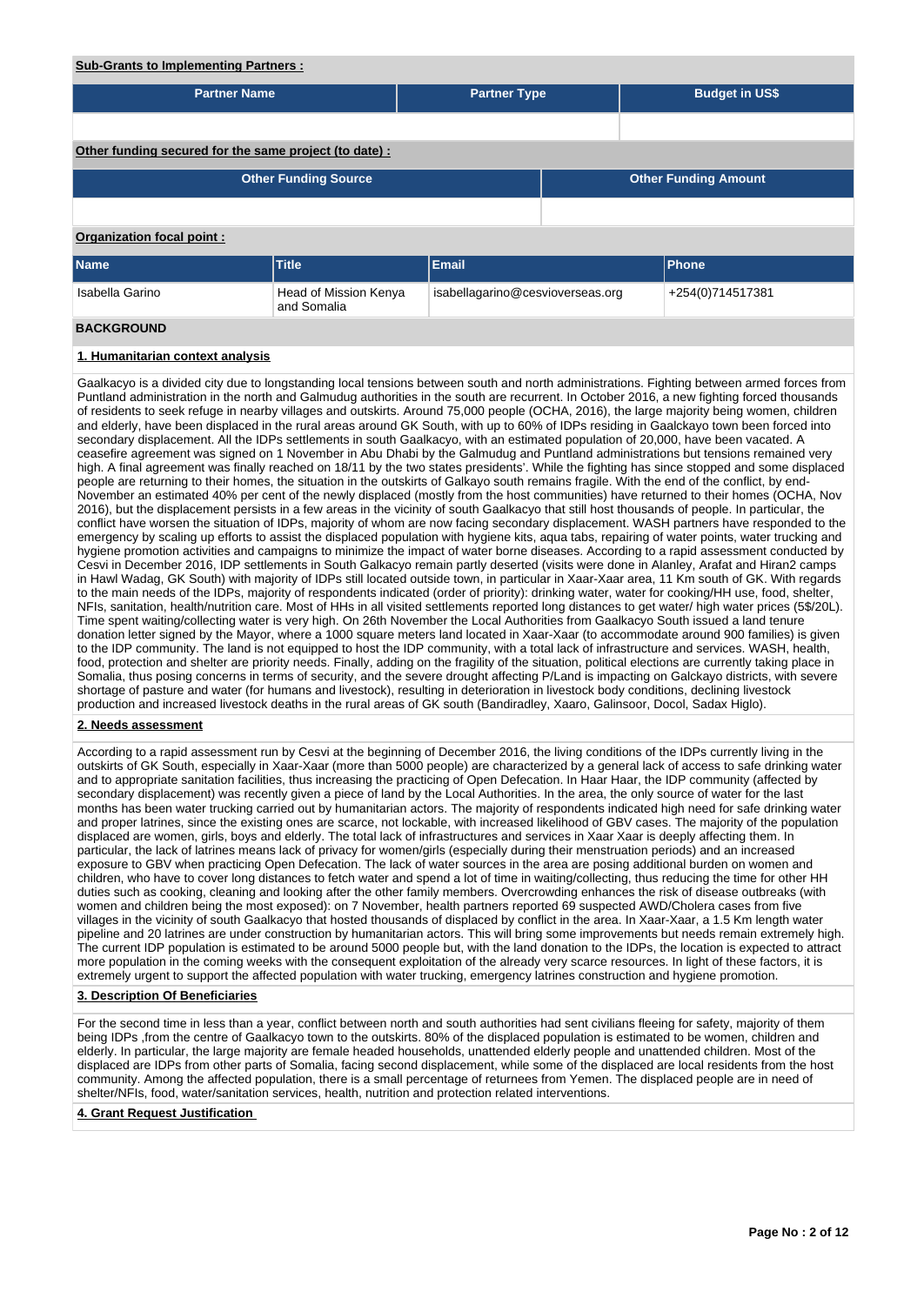In Mudug Region, Cesvi is active since 2009 with an integrated programme of health & nutrition, food security and resilience. Cesvi, with the support of DG ECHO and UNICEF, operates in 4 MCHs in rural areas of South Mudug (Wargalo, Bandiradley, Galinsor and Docol) and 3 health posts in South Galkayo IDPs camps; 3 mobile clinics are providing nutrition services in Galkayo IDPs camps (Arafat, Hiraan 2 and Alanley). Moreover, the multiyear resilience programme, funded by DIFD, and implemented through the BRCiS (Building Resilient Communities in Somalia) consortium targets 9 locations in South Mudug (Wargalo, Bandiradley, Galinsor and Docol, HawlWadag IDPs in GK South, Wisil, Duhure, Xaaro, Xero-Dagahaley), with a wide range of activities (EWS, DRR, Shelter, WASH, FSL) aiming at enhancing the resilience of the population. The proposed intervention will build upon Cesvi consolidated presence in the area. Taking in to consideration the gravity of the conflict inducted displacemet, Cesvi intends to continue providing humanitarian relief to the population displaced in the outskirts of Gaalkacyo South through SHF funding. The project is conceived in response to one of the main focus of the current reserve allocation, namely the displacement due to the conflict between P/Land and Galmudug. The occurrence of waterborne diseases due to lack of essential means (soap, storage containers) to achieve good levels of hygiene, to poor environmental sanitation due to the shortage of latrines for safe excreta disposal, and lack of safe drinking water poses significant health risks for populations currently living in the outskirts of Gaalkacyo south. This project aims to reduce the vulnerability of about 10,000 vulnerable people through provision of safe water, construction of new emergency family shared latrines and through promotion of good hygiene practices.

# **5. Complementarity**

Since the eruption of the conflict, Cesvi, in collaboration with the local authorities and the other humanitarian partners present on the ground, has continued responding to the needs of conflict-affected people. So far Cesvi intervened with the distribution of 2000 HKs (Sadehigo 1000 HKs, Ceelmudan 220 Hks, Dequlo 330 Hks Mircawled 450 Hks) provided by the WASH Cluster, the distribution of 50,000 L/day of water for 15 days in Sadeh Higlo and Galinsoor areas, and the repairing of a borehole in Docol village with funds from DFiD. Moreover, Unconditional Cash Transfers (UCT) were distributed to 500 HHs. Cesvi is currently planning the distribution of other 20,000 Lt/day of clean water for 11 days in Xaar Xaar village, to be done in the month of December, with funds from DFiD. With the proposed intervention Cesvi wants to enhance the response to the displacement emergency by continuing providing water through water trucking, building emergency latrines, and through hygiene promotion in Xaar Xaar area. If needed, Hygiene Kits will be requested to the WASH cluster and distributed to the vulnerable families. By ensuring a general improvement in the WASH standards the aim is to improve the overall wellbeing of the IDPs through a reduction in the transmission of faeco-oral diseases and exposure to disease outbreaks, in particular AWD/cholera. The intervention is therefore critical to save lives of the communities living in the IDPs, in particular of most vulnerable groups including children, women and elderly people. Finally, a gender/age sensitive, participatory approach at all stages of the project will be adopted so as to ensure that adequate/efficient services are provided. Women, girls, boys and men of all ages will be equally involved in the project design. "Do no harm "approach: all activities will be designed considering protection risks (in particular, the rights of children and the rights/protection/GBV risks of women).

### **LOGICAL FRAMEWORK**

### **Overall project objective**

To provide emergency access to safe water, sanitation facilities and hygiene promotion in response to the conflict-induced displacement in the rural areas of Galkacyo South, Galmudug, Somalia.

### **Water, Sanitation and Hygiene**

| <b>Cluster objectives</b>                                                            | <b>Strategic Response Plan (SRP) objectives</b> | <b>Percentage of activities</b> |
|--------------------------------------------------------------------------------------|-------------------------------------------------|---------------------------------|
| Provide access to safe water, sanitation and<br>hygiene for people in emergency need | l Somalia HRP 2016 l                            | 100                             |

**Contribution to Cluster/Sector Objectives :** Contribution to Cluster/Sector Objectives : The project is designed to strongly contribute to: i) Cluster Objective 1A, through the construction of emergency latrines, the distribution of water through water trucking, soap and watre purification tablets distribution, and Hygiene Promotion. The intervention is targeting people in emergency need, specifically the population who fled the recent conflict between P/Land and Galmudug and still remain displaced in the outskirts of Gaalkacyo south, with very poor access to water and sanitation infrastructures. Finally, the project is in line with the current SHF reserve allocation, with regards to the response to the conflict-induced displacement in GK South.

#### **Outcome 1**

Enhanced access to safe drinking water through water trucking for population displaced by the conflict in the rural areas of Galkacyo South, Galmudug, Somalia.

### **Output 1.1**

#### **Description**

5000 people have improved access to safe water.

## **Assumptions & Risks**

### ASSUMPTIONS:

The security situation in the area remain stable.

There is no additional emergency event in the area.

The acceptance form the community and the collaboration from Local Authorities remain high.

#### Risks:

a) Lack of support from Communities, Local Authorities, Traditional Leaders for project staff and activities b) Programme implementation causes significant jealousy and disharmony within communities

Mitigation measures:

A) Existing and enhanced relationships through already established Cesvi services in Galmudug , spirit of cooperation and trust between Cesvi staff and local authorities and elders (already established thanks to a number of projects implemented in the areas) will help ensure good collaboration and will promote the perception of Cesvi as capable and reliable agency.

B) Cesvi staff will held regular meetings with the communities in order to explain the programme and to share the criteria used for the selection of the beneficiaries. A complain mechanism will be put in place.

C) WASH activities will reduce the competition over available resources and will decrease the burden on the local population.

# **Activities**

**Activity 1.1.1**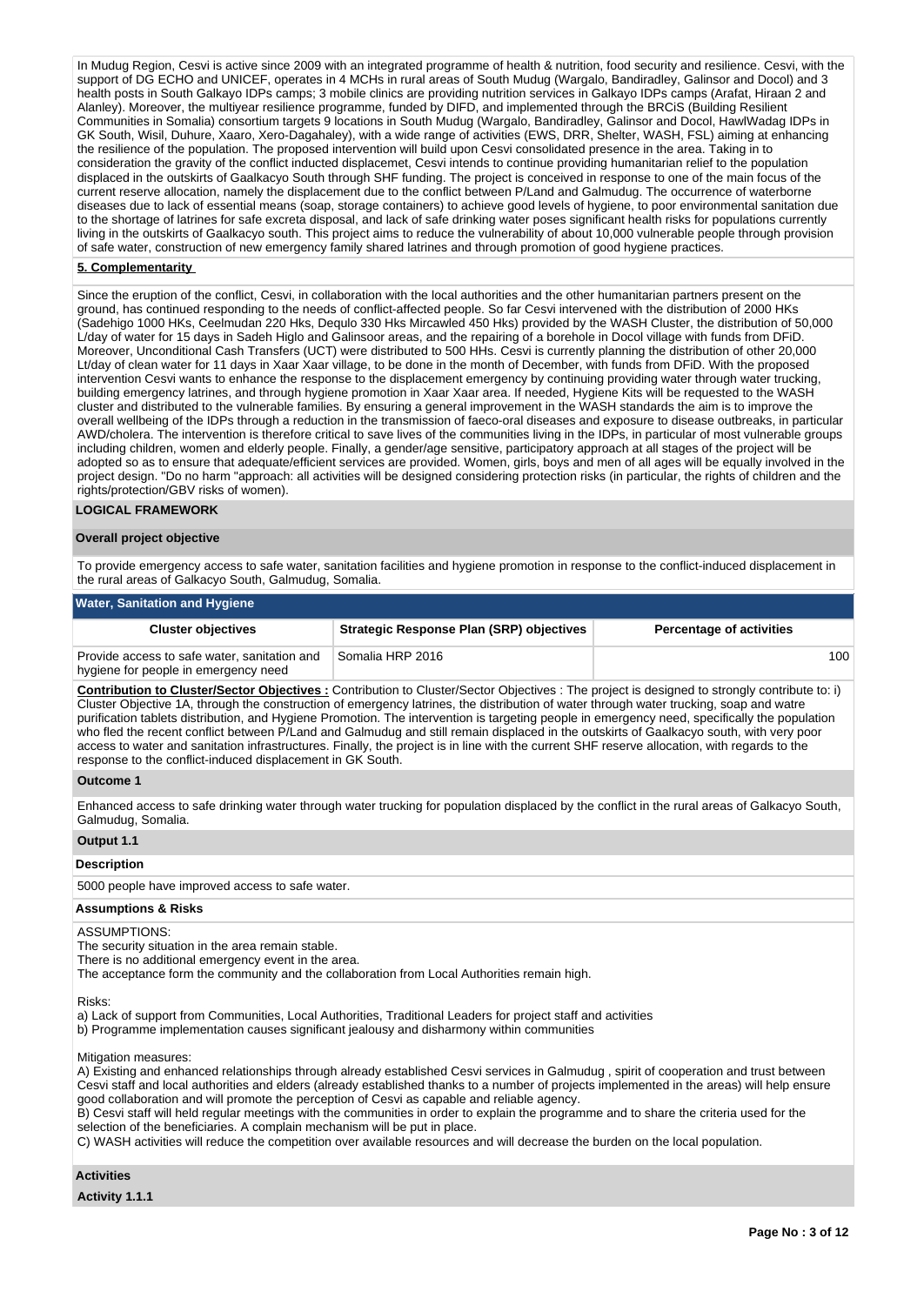## **Standard Activity : Water Trucking**

Distribution of clean water through water trucking: 20,000 Lt/day per 45 days will be transported to Xaar Xaar village and distributed to the displaced population and host community. in order to grant that the most needy will be reached, the following approach will be adopted: a) The targeted community will be involved in design of the response in order to select the most vulnerable HHs and to determine how the response will be implemented (this is already a good practice adopted by Cesvi in all projects, especially for the resilience programme in GK, and also already adopted with the IDPs in Hawl-wadagad district in GK). b) The selected vulnerable HHs will receive a voucher, giving them priority for water collection (a certain amount per day) at the newly established distribution points (4 tanks with taps). c) 4 Community water committees (max 3 people, majority women) will be formed and will be in charge of monitoring the water collection process, ensuring the families with the vouchers are given priority. On the voucher, date of water collection and quantity will be indicated. Cesvi staff (Project Manager, Hygiene Promoters, M&E officer, Logistician) will conduct spot checks at the water points on a daily basis. Interviews with the beneficiaries will be regularly done in order to get feedback on the process.

## **Activity 1.1.2**

### **Standard Activity : Water Trucking**

Purchase of water storage tanks: 4 plastic tanks (6000 Lt/each, size available in GK market) will be provided to the displaced communities in order to facilitate the storage of the clean water. Tanks will be raised to allow water to be collected via taps. Each tank will be connected to a 6 taps stand in order to: Prevent contamination during collection of the water; Prevent long queues during collection times.

### **Indicators**

|                 |                                  |                                                         | <b>End cycle beneficiaries</b>      |  | End<br>cycle |
|-----------------|----------------------------------|---------------------------------------------------------|-------------------------------------|--|--------------|
| Code            | <b>Cluster</b>                   | Indicator                                               | Men   Women   Boys   Girls   Target |  |              |
| Indicator 1.1.1 | Water, Sanitation and<br>Hygiene | Number of people with temporary access to safe<br>water |                                     |  | 5.000        |

**Means of Verification :** Field monitoring visits; Physical observation; Construction contracts; Interviews with beneficiaries (reports), project reports and pictures.

### **Outcome 2**

Enhanced access to sanitation through construction of gender sensitive family shared latrines for the population displaced by the conflict in the rural areas of Galkacyo South, Galmudug, Somalia.

### **Output 2.1**

### **Description**

5000 people receive appropriate and gender sensitive sanitation facilities inclusive of hand washing stations.

## **Assumptions & Risks**

#### ASSUMPTIONS:

The security situation in the area remain stable.

There is no additional emergency event in the area.

The acceptance form the community and the collaboration from Local Authorities remain high.

Risks:

a) Lack of support from Communities, Local Authorities, Traditional Leaders for project staff and activities b) Programme implementation causes significant jealousy and disharmony within communities

Mitigation measures:

A) Existing and enhanced relationships through already established Cesvi services in Galmudug , spirit of cooperation and trust between Cesvi staff and local authorities and elders (already established thanks to a number of projects implemented in the areas) will help ensure good collaboration and will promote the perception of Cesvi as capable and reliable agency.

B) Cesvi staff will held regular meetings with the communities in order to explain the programme and to share the criteria used for the selection of the beneficiaries. A complain mechanism will be put in place.

C) WASH activities will reduce the competition over available resources and will decrease the burden on the local population.

# **Activities**

**Activity 2.1.1** 

# **Standard Activity : Latrine construction or rehabilitation**

Construction of 100 gender sensitive family shared latrines in Xar Xar IDP settlement. Each latrine will be composed of 2 separated units (one for women and one for men) and will be equipped with a hand washing station. As per Sphere standards, each family latrine is supposed to serve from 20 to 50 persons ("Family toilets are the preferred option where possible. One toilet for a maximum of 20 people should be the target. Where there are no existing toilets, it is possible to start with one for 50 people and lowering the number of users to 20 as soon as possible"). The HHs sharing the latrines will be sensitized on latrines cleaning and maintenance and will be in charge of the maintenance itself. Cesvi staff (the Project Manager, the Hygiene Promoters and the Community Mobilizers) will perform spot checks to monitor the situation. The activity will be preceded by a number of focus group discussions with the beneficiaries in order to agree on the location and final design and to adapt it to the needs of the most vulnerable groups (women, girls, elderly, disabled, people with health problems).

## **Indicators**

|                 |                                  |                                                                    | End cycle beneficiaries             |  | End<br>cycle |
|-----------------|----------------------------------|--------------------------------------------------------------------|-------------------------------------|--|--------------|
| Code            | <b>Cluster</b>                   | <b>Indicator</b>                                                   | Men   Women   Boys   Girls   Target |  |              |
| Indicator 2.1.1 | Water, Sanitation and<br>Hygiene | Number of people with access to emergency<br>sanitation facilities |                                     |  | 5.000        |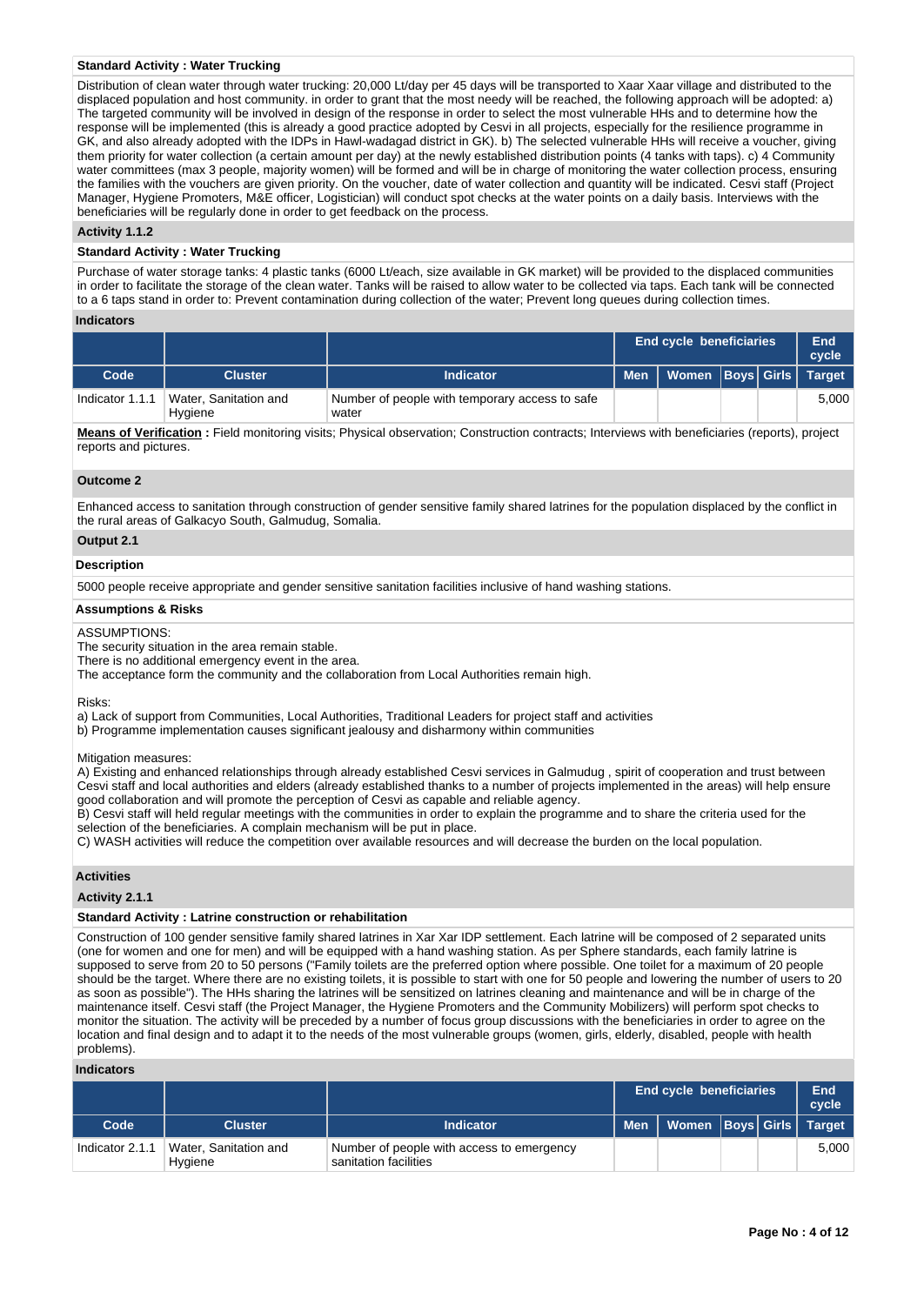**Means of Verification:** Field monitoring visits: Physical observation: Construction contracts: Interviews with beneficiaries (reports), project reports and pictures.

# **Outcome 3**

Increased hygiene awareness at Household and community level in order to reduce exposure to AWD/cholera outbreaks of vulnerable communities displaced by the conflict in the rural areas of Galkacyo South.

# **Output 3.1**

## **Description**

10 members of the community are trained on HP to deliver hygiene education to about 5,000 IDPs and host communities, with a special focus on AWD/cholera, thus contributing to reducing the incidence of water borne diseases outbreak. Cesvi will ensure gender balance is respected when selecting and training the 10 community mobilizers (CM), and after assessing the action will not lead to retaliation against the vulnerable groups: a fair percentage of CMs will be women.

# **Assumptions & Risks**

## ASSUMPTIONS:

The security situation in the area remain stable.

There is no additional emergency event in the area.

The acceptance form the community and the collaboration from Local Authorities remain high.

### Risks:

a) Lack of support from Communities, Local Authorities, Traditional Leaders for project staff and activities b) Programme implementation causes significant jealousy and disharmony within communities

## Mitigation measures:

A) Existing and enhanced relationships through already established Cesvi services in Galmudug , spirit of cooperation and trust between Cesvi staff and local authorities and elders (already established thanks to a number of projects implemented in the areas) will help ensure good collaboration and will promote the perception of Cesvi as capable and reliable agency.

B) Cesvi staff will held regular meetings with the communities in order to explain the programme and to share the criteria used for the selection of the beneficiaries. A complain mechanism will be put in place.

C) WASH activities will reduce the competition over available resources and will decrease the burden on the local population.

D) Cesvi will constantly monitor the situation and in case of major shocks or emergencies, will be able to mobilize funds from other donors and to coordinate with the other partners and stakeholders on the ground. In particular, the clusters will be contacted for the provision of supplies, while UNICEF will be reached for the provision of medicines. Also, where possible Cesvi will mobilize internal resources to improve its capacity to respond to the emergency.

## **Activities**

## **Activity 3.1.1**

## **Standard Activity : Capacity building (water comittees and WASH trainings)**

Selection and training on hygiene promotion, inclusive of AWD/cholera prevention messages, of 10 Community Mobilizers in Xaar Xaar settlement (1 every 500 persons as per Somalia WASH Cluster SOF). Cesvi will ensure gender balance is respected: at least 40% of the CMs will be women. CMs will be trained using Hygiene promotion in emergency global tools ( 3 day in total).

## **Activity 3.1.2**

### **Standard Activity : Community Hygiene promotion**

a) Organisation of regular hygiene promotions sessions (at least 2 sessions per week) in strategic locations (gathering points, water collection points) and during distributions of water, bars of soap and water purification tablets in Xaar Xaar settlement. b) 500 House to house visits in Xaar Xaar settlement. Hygiene promotion activities will be focused on cholera prevention and good hygiene practices. 100 specific session on latrine maintenance/cleaning will be done with those HHs sharing the family latrines. The HP will incorporate gender specific elements and will be run by the 20 trained Community Mobilizers. Hygiene promotion campaigns will take into consideration the gender nature of sanitation incorporating gender specific elements. Women will be directly involved, not only as beneficiaries, but also in the implementation of the campaign.

## **Activity 3.1.3**

### **Standard Activity : Hygiene item distribution (single items e.g. soap, jerrycans)**

Distribution of 17 bars of soap/HH (each bar=240 gr) and water purification tablets (200 tablets/HH) to 500 vulnerable families identified in Xaar Xaar. The water purification tablets are meant to enable the beneficiaries to access clean water even after the duration of the proposed 3 months' intervention. Cesvi will consider the possibility to request HKs to the WASH Cluster Hub in Cadaado after assessing the situation (also considering that during the past months the distribution of ariund 500 HKs was done in Xaar Xaar by other Humanitarian Actors).

# **Indicators**

|                 |                                  |                                                                           | <b>End cycle beneficiaries</b>      |  | End<br>cycle |
|-----------------|----------------------------------|---------------------------------------------------------------------------|-------------------------------------|--|--------------|
| Code            | <b>Cluster</b>                   | Indicator                                                                 | Men   Women   Boys   Girls   Target |  |              |
| Indicator 3.1.1 | Water, Sanitation and<br>Hygiene | Number of people who have participated in<br>hygiene promotion activities |                                     |  | 5.000        |

**Means of Verification :** Stock cards and distribution lists; CESVI monitoring visits and reports; Copy of IEC materials, pictures, project reports.

# **Additional Targets :**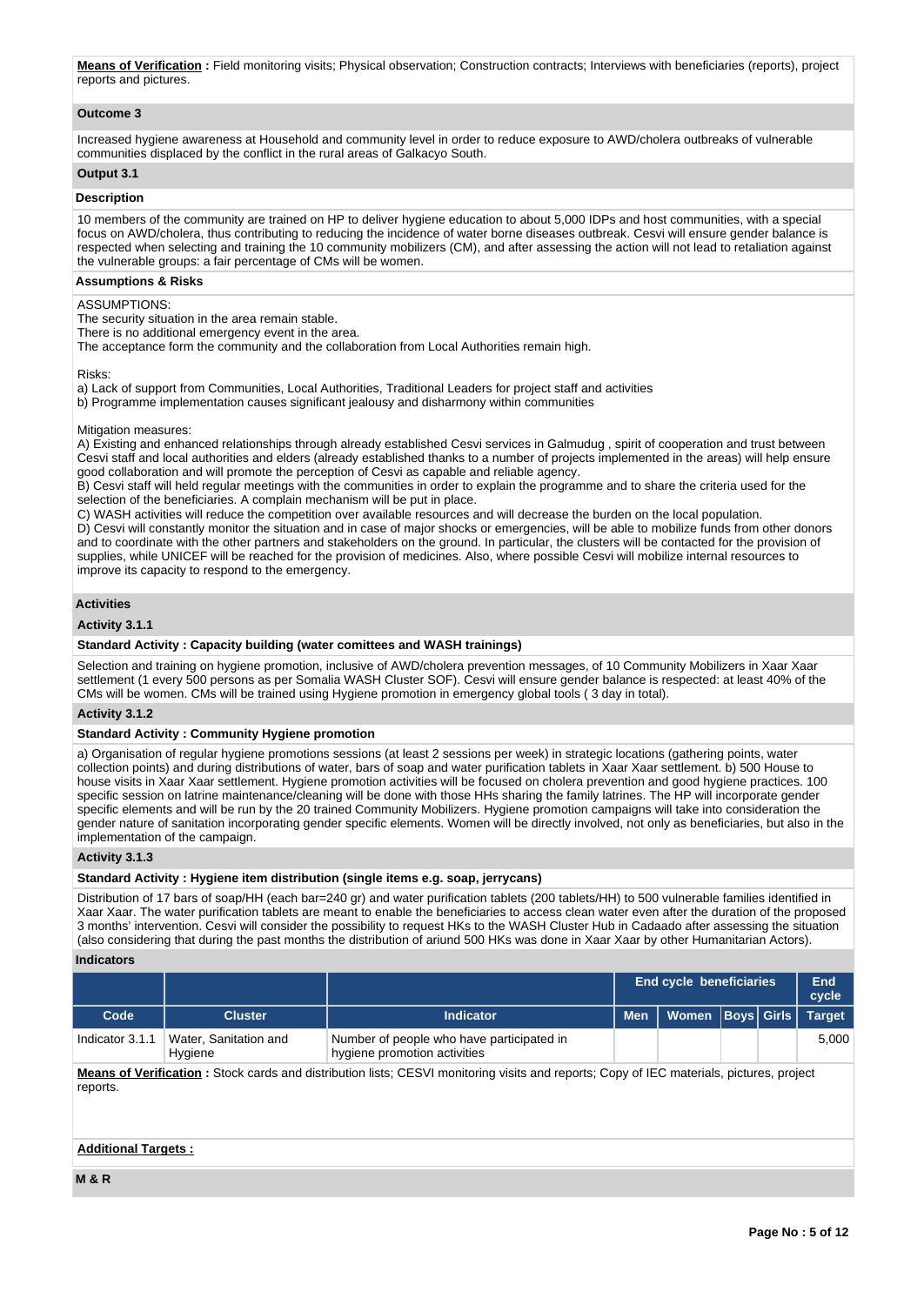# **Monitoring & Reporting plan**

CESVI has its own M&E system (dedicated staff, reporting formats, monitoring practices, indicators and matrixes, complaint mechanism) in place in the region and this will be applied to the project. Daily and weekly updates will be shared by the Project Manager (PM) with the Programme Unit in Nairobi. For the construction activities, daily supervision will be granted by Cesvi engineer and daily inspection reports produced and shared with the PM. Intermediate and final work completion certificates will be counter signed by the village committees and by the Local Authoritiess. All beneficiaries will be registered and their phone numbers recorded. Also, telephone numbers of the local administration, respected leaders or district commissioner will be noted. The M&E officer will pay regular visit to the project sites and report directly to the M&E Coordinator based in Nairobi. Monthly Programme Monitoring Reports will be drafted by the M&E staff and major outcomes shared with the PM and the Programme Unit. Post distribution monitoring will be performed by the M&E staff and relative reports produced and shared. Participatory monitoring and evaluation (PM&E) will be promoted involving partners for peer review, stakeholders and beneficiaries in monitoring and evaluation in order to increase their ownerships of the project outputs and impacts and to enhance the level of accountability of the project. In addition, a number of joint monitoring visits will be organized with separate agencies.

| Workplan                                                                                                                                                                                                                                                                                                                                                                                                                                                                                                                                                                                                                                                                                                                                                                                                                                                                                                                                                                                                                                                                                                                                                                                                                                                                                                                                                                                                                                             |      |    |             |              |   |   |   |  |   |   |                    |  |
|------------------------------------------------------------------------------------------------------------------------------------------------------------------------------------------------------------------------------------------------------------------------------------------------------------------------------------------------------------------------------------------------------------------------------------------------------------------------------------------------------------------------------------------------------------------------------------------------------------------------------------------------------------------------------------------------------------------------------------------------------------------------------------------------------------------------------------------------------------------------------------------------------------------------------------------------------------------------------------------------------------------------------------------------------------------------------------------------------------------------------------------------------------------------------------------------------------------------------------------------------------------------------------------------------------------------------------------------------------------------------------------------------------------------------------------------------|------|----|-------------|--------------|---|---|---|--|---|---|--------------------|--|
| <b>Activitydescription</b>                                                                                                                                                                                                                                                                                                                                                                                                                                                                                                                                                                                                                                                                                                                                                                                                                                                                                                                                                                                                                                                                                                                                                                                                                                                                                                                                                                                                                           | Year |    | 2           | 3            | 4 | 5 | 6 |  | 8 | 9 | 10  11   <u>12</u> |  |
| Activity 1.1.1: Distribution of clean water through water trucking: 20,000 Lt/day per<br>45 days will be transported to Xaar Xaar village and distributed to the displaced<br>population and host community. in order to grant that the most needy will be<br>reached, the following approach will be adopted: a) The targeted community will be<br>involved in design of the response in order to select the most vulnerable HHs and<br>to determine how the response will be implemented (this is already a good practice<br>adopted by Cesvi in all projects, especially for the resilience programme in GK, and<br>also already adopted with the IDPs in Hawl-wadagad district in GK). b) The<br>selected vulnerable HHs will receive a voucher, giving them priority for water<br>collection (a certain amount per day) at the newly established distribution points (4<br>tanks with taps). c) 4 Community water committees (max 3 people, majority<br>women) will be formed and will be in charge of monitoring the water collection<br>process, ensuring the families with the vouchers are given priority. On the voucher,<br>date of water collection and quantity will be indicated. Cesvi staff (Project Manager,<br>Hygiene Promoters, M&E officer, Logistician) will conduct spot checks at the water<br>points on a daily basis. Interviews with the beneficiaries will be regularly done in<br>order to get feedback on the process. | 2017 |    | $X$ $X$ $X$ |              |   |   |   |  |   |   |                    |  |
| Activity 1.1.2: Purchase of water storage tanks: 4 plastic tanks (6000 Lt/each, size<br>available in GK market) will be provided to the displaced communities in order to<br>facilitate the storage of the clean water. Tanks will be raised to allow water to be<br>collected via taps. Each tank will be connected to a 6 taps stand in order to:<br>Prevent contamination during collection of the water; Prevent long queues during<br>collection times.                                                                                                                                                                                                                                                                                                                                                                                                                                                                                                                                                                                                                                                                                                                                                                                                                                                                                                                                                                                         | 2017 | Х  |             |              |   |   |   |  |   |   |                    |  |
| Activity 2.1.1: Construction of 100 gender sensitive family shared latrines in Xar<br>Xar IDP settlement. Each latrine will be composed of 2 separated units (one for<br>women and one for men) and will be equipped with a hand washing station. As per<br>Sphere standards, each family latrine is supposed to serve from 20 to 50 persons<br>("Family toilets are the preferred option where possible. One toilet for a maximum<br>of 20 people should be the target. Where there are no existing toilets, it is possible<br>to start with one for 50 people and lowering the number of users to 20 as soon as<br>possible"). The HHs sharing the latrines will be sensitized on latrines cleaning and<br>maintenance and will be in charge of the maintenance itself. Cesvi staff (the<br>Project Manager, the Hygiene Promoters and the Community Mobilizers) will<br>perform spot checks to monitor the situation. The activity will be preceded by a<br>number of focus group discussions with the beneficiaries in order to agree on the<br>location and final design and to adapt it to the needs of the most vulnerable groups<br>(women, girls, elderly, disabled, people with health problems).                                                                                                                                                                                                                                          | 2017 | X. | X.          | $\mathsf{X}$ |   |   |   |  |   |   |                    |  |
| Activity 3.1.1: Selection and training on hygiene promotion, inclusive of<br>AWD/cholera prevention messages, of 10 Community Mobilizers in Xaar Xaar<br>settlement (1 every 500 persons as per Somalia WASH Cluster SOF). Cesvi will<br>ensure gender balance is respected: at least 40% of the CMs will be women. CMs<br>will be trained using Hygiene promotion in emergency global tools (3 day in total).                                                                                                                                                                                                                                                                                                                                                                                                                                                                                                                                                                                                                                                                                                                                                                                                                                                                                                                                                                                                                                       | 2017 | Х  |             |              |   |   |   |  |   |   |                    |  |
| Activity 3.1.2: a) Organisation of regular hygiene promotions sessions (at least 2<br>sessions per week) in strategic locations (gathering points, water collection points)<br>and during distributions of water, bars of soap and water purification tablets in Xaar<br>Xaar settlement. b) 500 House to house visits in Xaar Xaar settlement. Hygiene<br>promotion activities will be focused on cholera prevention and good hygiene<br>practices. 100 specific session on latrine maintenance/cleaning will be done with<br>those HHs sharing the family latrines. The HP will incorporate gender specific<br>elements and will be run by the 20 trained Community Mobilizers. Hygiene<br>promotion campaigns will take into consideration the gender nature of sanitation<br>incorporating gender specific elements. Women will be directly involved, not only<br>as beneficiaries, but also in the implementation of the campaign.                                                                                                                                                                                                                                                                                                                                                                                                                                                                                                              | 2017 |    | X           | ΙX           |   |   |   |  |   |   |                    |  |
| Activity 3.1.3: Distribution of 17 bars of soap/HH (each bar=240 gr) and water<br>purification tablets (200 tablets/HH) to 500 vulnerable families identified in Xaar<br>Xaar. The water purification tablets are meant to enable the beneficiaries to access<br>clean water even after the duration of the proposed 3 months' intervention. Cesvi<br>will consider the possibility to request HKs to the WASH Cluster Hub in Cadaado<br>after assessing the situation (also considering that during the past months the<br>distribution of ariund 500 HKs was done in Xaar Xaar by other Humanitarian<br>Actors).                                                                                                                                                                                                                                                                                                                                                                                                                                                                                                                                                                                                                                                                                                                                                                                                                                   | 2017 | X. | ΙX.         |              |   |   |   |  |   |   |                    |  |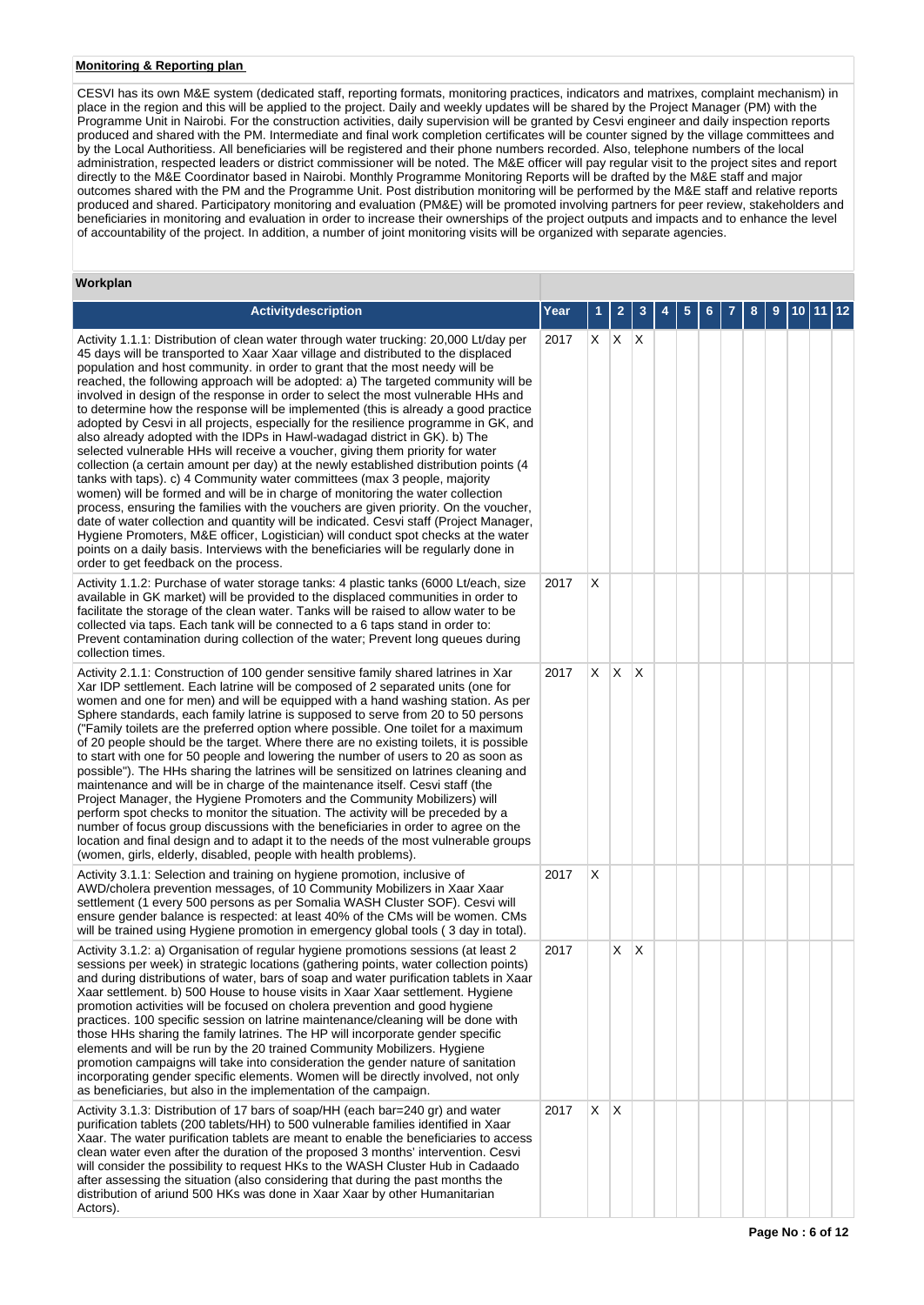# **OTHER INFO**

# **Accountability to Affected Populations**

Cesvi will be accountable to affected populations by increasing their participation and feedback in programme identification, design, delivery and lesson learning. This will ensure a programme of higher quality, with greater and more sustainable impact, while enhancing the space for communities to shape their own recovery. Effective information sharing and communication channels will be promoted. Sharing information about Cesvi programmes in a timely, accessible and inclusive way will allow communities to be in a position to understand and shape decisions that impact their lives. Moreover, Cesvi is committed to ensure that people receiving support participate in and influence all steps of the programme cycle, including initial assessment, project design, beneficiary selection, implementation, monitoring and evaluations. Effective feedback channels as well as complaints and response mechanisms will be put in place, so that Cesvi know what impact programmes are having on participants and can incorporate feedback or address problems rapidly, including prevention of sexual abuse and exploitation. Systems of community representation must be fair and representative, enabling the most marginalized, vulnerable and affected to have a voice.

# **Implementation Plan**

The activities will be managed by Cesvi Galkacyo office under the supervision of the Coordination Office in Nairobi. Implementation staff, leaded by of 1 Project Manager (PM), supported by the Area Manager and the Programme Unit Manager, will run the day to day activities coordination. The PM will coordinate a field team composed by 1 engineer in charge of supervising the construction works, 2 Hygiene promoters, 20 community mobilizers. The WASH field team will be also supported by the administration and logistic departments of Cesvi Gaalkacyo office. This will further reduce the costs and maximize the impact of the activities. Cesvi office in Nairobi will provide backstopping to the team, WASH technical advice and support to the operation. Beneficiaries will be involved through all phases of project so as to create sense of ownership and increasing the sustainability of the intervention. Local authorities will be included as much as possible in the planning, implementation and monitoring of the activities.

In terms of implementation, the first 2 weeks of the project will be mainly for preparation and organization of the different activities: the procurement procedures for water trucking and for the purchase of soap, water purification tablets and water storage tanks (4 roto tanks 6000Lt with taps) will be launched, as well as the tender for the construction of the latrines (the tender will be sub-divided into multiple lots so as to contract 2-3 companies to work in parallel). Also, during the first weeks Cesvi will held the participatory meetings with the communities in order to select the most vulnerable HHs, to define the location of the latrines and of the 4 water distribution points, to organize the community water committees. In the same period, IEC material will be printed and Community Mobilizers will be identified. During the 3rd week, the HP training to the CMs will be done and the CMs will be deployed to the field from week 4. At the same time, the water tanks will be installed and water trucking and construction of latrines and installation will start. HP activities will be run from week 4 onward. The distribution of water purification tablets and soap (and eventually of the HKs) will be done during week 6 and 7.

## **Coordination with other Organizations in project area**

| Mercy Corps, IRC, IMC, WASH Cluster, UNICEF, SDRO | Close coordination with the other organizations working in the project<br>areas will be ensured over the entire duration of the intervention, with                                                                                                                                                                                                                                                                                                                                                                                                                                                                                                                                                                                                                                                                                                                                                                                                                                                                                                                                                                                                                                                                                                                                                                                                                                                                                                                                                                                                    |
|---------------------------------------------------|-------------------------------------------------------------------------------------------------------------------------------------------------------------------------------------------------------------------------------------------------------------------------------------------------------------------------------------------------------------------------------------------------------------------------------------------------------------------------------------------------------------------------------------------------------------------------------------------------------------------------------------------------------------------------------------------------------------------------------------------------------------------------------------------------------------------------------------------------------------------------------------------------------------------------------------------------------------------------------------------------------------------------------------------------------------------------------------------------------------------------------------------------------------------------------------------------------------------------------------------------------------------------------------------------------------------------------------------------------------------------------------------------------------------------------------------------------------------------------------------------------------------------------------------------------|
| surveillance.                                     | a great consideration given to integration and harmonization, thus<br>avoiding possible overlapping. Regular bilateral and plenary<br>meetings will be held in GK and NBI with the other actors present in<br>Xaar Xaar and attendance to sector meetings (clusters)/inter agency<br>meetings at GK and NBI level will be granted. In particular, Cesvi is<br>working in close collaboration with IRC within the Building Resilient<br>Communities in Somalia (BRCiS) consortium (of which both<br>agencies are partners). Mercy Corps is currently implementing<br>WASH activities in Xaar Xaar (20 latrines, water pipeline): Cesvi will<br>harmonize the proposed WASH intervention with the ongoing<br>activities through regular meetings and constant communications.<br>Cesvi will liaise with the WASH Cluster for regular updates and for<br>sharing information. Also, Cesvi will be in contact with the supply hub<br>for the possible provision of HKs. Moreover, Cesvi is currently<br>coordinating its Health/Nutrition activities with: - IRC and IMC<br>(running reproductive health and SC in Galkayo South referral<br>hospital). Regular meetings with the IRC/IMC hospitals' staff on<br>referral services are held in order to evaluate and improve the<br>processes in place with the aim of increasing the access to the<br>hospital health care services. - SDRO: local NGO currently working<br>with WFP for TSFP. Cesvi is referring MAM cases for treatment.<br>UNICEF (nutrition): supply delivery. WHO in RH and disease |

# **Environment Marker Of The Project**

B+: Medium environmental impact with mitigation(sector guidance)

### **Gender Marker Of The Project**

2a- The project is designed to contribute significantly to gender equality

### **Justify Chosen Gender Marker Code**

Cesvi will adopt a gender and age sensitive, participatory approach at all stages of the project so as to ensure adequate and efficient services provision. The project will consider the needs, priorities and capacities of both the female and male population, paying attention to the Do No Harm approach. HP campaigns will take into consideration the gender nature of sanitation incorporating gender specific elements. All community-based activities will pay attention on gender issues, taking action only when this will not lead to retaliation against the vulnerable groups. The infrastructure construction works will be designed so as to respond to the right of good health, ensuring access to the services to all vulnerable groups like women, children, PLHIVs, persons with disabilities and the elderly without discrimination. Women will be engaged as active actors and directly involved in every activity, not only as beneficiaries.

# **Protection Mainstreaming**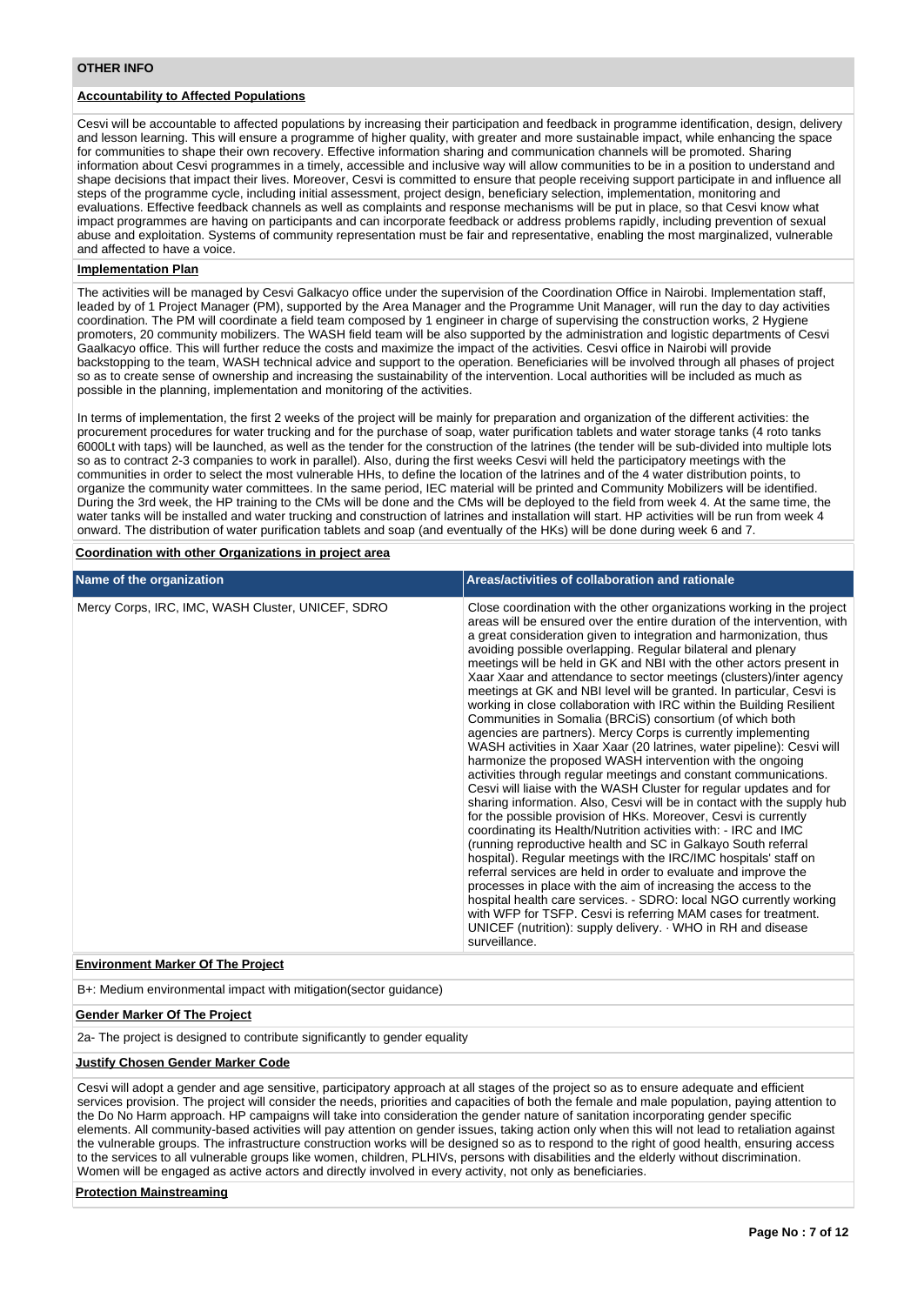The 3 key protection principles will be embedded in all phases and all activities of the project and will be underpinned by the right to water and sanitation according to which everyone is entitled to water and sanitation that is sufficient, safe, acceptable, physically accessible and affordable. The right to safe and clean drinking water and sanitation is a human right that is essential for the full enjoyment of life and all human rights.

The Do Not Harm principle will be incorporated in the project in order to avoid exposing people to further harm as a result of your actions, and ensure that:

- the environment and way in which assistance is provided do not expose people to further hazards, violence or human rights abuses or violations;

- Information will be managed in a sensitive manner.

- the proposed WASH activities do not undermine local capacities for self-protection.

Moreover, the Non-discrimination principle will be adopted in order to ensure equitable and impartial access to assistance, without discrimination on any grounds:

- Ensure all parts of the affected population have access to humanitarian assistance;

- Challenge any deliberate attempts to exclude parts of the affected population;

- Provide support and assistance on the basis of need and guard against any form of direct or indirect discrimination.

Finally, a Human rights-based approach will be ensured to:

- Promote respect for human rights, and assist and support affected people to claim their rights and access remedies from relevant authorities;

- Ensure consultation with the target population at all stages, and the participation of all in the design and targeting of interventions, in particular vulnerable and marginalized groups.

# **Country Specific Information**

# **Safety and Security**

Cesvi will ensure the project is implemented with a great consideration given to security matters that occur in the project operations sites during the course of the project duration. The below measures will be taken to minimize the occurrence of security incidents: \*Gather regular security situational information from local community leaders/authorities.

\*Liaise with Cesvi security focal points to get updates on the situation and approvals for movement of staff or supplies and access in general. \*Ensure that staff implementing the project is strictly following the security operating standard procedures.

\*Coordination with security actors present in Galmudug.

# **Access**

Cesvi has a proven working history in South Mudug. The relationship with local communities, traditional leaders and Local Authorities is strong and well established. Existing and enhanced relationships through already established Cesvi services in the targeted areas, spirit of cooperation and trust between Cesvi staff and local authorities and elders (already established thanks to a number of projects implemented in the areas) will help ensure good collaboration and will promote the perception of Cesvi as capable and reliable agency. Moreover, Cesvi staff deployed on the ground will be national and, where possible, from the targeted communities (CMs) so as to enhance the acceptance form the community and accessibility to the project areas.

# **BUDGET**

| Code | <b>Budget Line Description</b>                                                                                                                                                                                                                                                                                                                                                                                                                                                                                                                                                                                                                                                                                                                                                                                                         |   | D / S Quantity Unit | cost                  | <b>Duration</b><br>Recurran<br>ce | $\frac{9}{6}$<br>charged<br>to CHF | <b>Total Cost</b> |  |  |  |
|------|----------------------------------------------------------------------------------------------------------------------------------------------------------------------------------------------------------------------------------------------------------------------------------------------------------------------------------------------------------------------------------------------------------------------------------------------------------------------------------------------------------------------------------------------------------------------------------------------------------------------------------------------------------------------------------------------------------------------------------------------------------------------------------------------------------------------------------------|---|---------------------|-----------------------|-----------------------------------|------------------------------------|-------------------|--|--|--|
|      | <b>Staff and Other Personnel Costs</b>                                                                                                                                                                                                                                                                                                                                                                                                                                                                                                                                                                                                                                                                                                                                                                                                 |   |                     |                       |                                   |                                    |                   |  |  |  |
| 1.1  | Area Manager Galmudug                                                                                                                                                                                                                                                                                                                                                                                                                                                                                                                                                                                                                                                                                                                                                                                                                  | S | 1                   | 5,000<br>.00          | 3                                 | 30.00                              | 4,500.00          |  |  |  |
|      | Medium level international position in charge of the coordination of programmes implemented in Galmudug. Amount inclusive of<br>salary, insurance, house allowance, % work permit, taxes.<br>The Area Manager for Galmudug is senior figure, based in Nairobi, with travels to the field. The Area Manager for Galmudug<br>leads the Programmes implemented by Cesvi in the Region. The Area Manager will ensure the smooth running of all activities<br>and monitor the achievement of the objectives and goal of the programme. He will be also in charge of the drafting of the project<br>reports, with the support from the Project Manager. The Area Manager plays a key role in granting the project is implemented<br>with high quality standards. Charged under this action for 30%. Remaining months are CESVI contribution. |   |                     |                       |                                   |                                    |                   |  |  |  |
| 1.2  | National Project Manager                                                                                                                                                                                                                                                                                                                                                                                                                                                                                                                                                                                                                                                                                                                                                                                                               | D | 1 <sup>1</sup>      | 1,500<br>.00          | 3                                 | 100.00                             | 4,500.00          |  |  |  |
|      | Medium level national position based in Gaalkacyo. Amount inclusive of salary, insurance, house allowance, taxes, gratuity, eid<br>bonus.<br>The Project Manager will be directly in charge of the project. He/she is responsible of lead the field team and ensure that<br>activities are run smoothly and according to the proposed timeline. He/she directly reports to the Area Manager.                                                                                                                                                                                                                                                                                                                                                                                                                                           |   |                     |                       |                                   |                                    |                   |  |  |  |
| 1.3  | Field M&E Officer                                                                                                                                                                                                                                                                                                                                                                                                                                                                                                                                                                                                                                                                                                                                                                                                                      | S |                     | $1 \mid 1,100$<br>.00 | 3                                 | 34.00                              | 1.122.00          |  |  |  |
|      | Junior national position, based in Gaalkacyo. He is in charge of running the M&E activities under the coordination of the M&E<br>coordinator based in Nairobi. Amount inclusive of salary, insurance, house allowance, taxes, gratuity, eid bonus.                                                                                                                                                                                                                                                                                                                                                                                                                                                                                                                                                                                     |   |                     |                       |                                   |                                    |                   |  |  |  |
| 1.4  | Field Logistician                                                                                                                                                                                                                                                                                                                                                                                                                                                                                                                                                                                                                                                                                                                                                                                                                      | S | 1 <sup>1</sup>      | 1,100<br>.00          | 3                                 | 34.00                              | 1,122.00          |  |  |  |
|      | Junior national position, based in Gaalkacyo. He is in charge of running the Logistics activities under the coordination of the Log<br>coordinator based in Nairobi. Amount inclusive of salary, insurance, house allowance, taxes, gratuity, eid bonus.                                                                                                                                                                                                                                                                                                                                                                                                                                                                                                                                                                               |   |                     |                       |                                   |                                    |                   |  |  |  |
| 1.5  | <b>Hygiene Promoters</b>                                                                                                                                                                                                                                                                                                                                                                                                                                                                                                                                                                                                                                                                                                                                                                                                               | D | 2 <sup>1</sup>      | 450.0<br>0            | 3                                 | 100.00                             | 2,700.00          |  |  |  |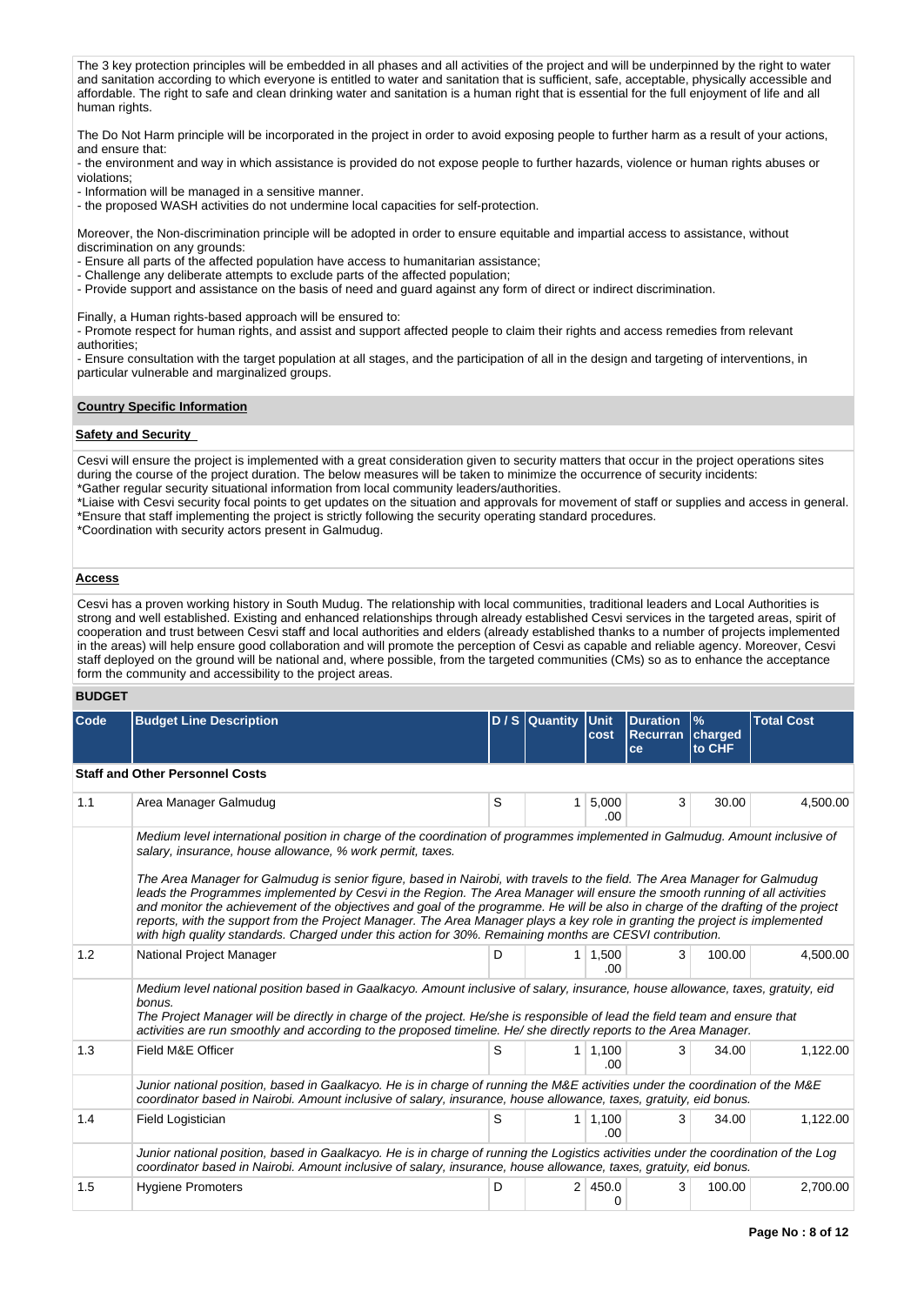|         | Junior positions, based in Galkaacyo. They will be in charge of running all HP activities under the supervision of the PM and in<br>collaboration with the CMs. Amount inclusive of salary, insurance, house allowance, taxes, gratuity, eid bonus.                                                                                                                                                                                                                                                                                                                                                                                                                                                                                                                                                                                                                                                                                                                                                                             |   |                  |                       |              |        |           |
|---------|---------------------------------------------------------------------------------------------------------------------------------------------------------------------------------------------------------------------------------------------------------------------------------------------------------------------------------------------------------------------------------------------------------------------------------------------------------------------------------------------------------------------------------------------------------------------------------------------------------------------------------------------------------------------------------------------------------------------------------------------------------------------------------------------------------------------------------------------------------------------------------------------------------------------------------------------------------------------------------------------------------------------------------|---|------------------|-----------------------|--------------|--------|-----------|
| 1.6     | Community mobilizers                                                                                                                                                                                                                                                                                                                                                                                                                                                                                                                                                                                                                                                                                                                                                                                                                                                                                                                                                                                                            | D |                  | 10 150.0<br>0         | 3            | 100.00 | 4,500.00  |
|         | They will be selected among the beneficiaries population and will support the HP activities under the supervision of the HPs.                                                                                                                                                                                                                                                                                                                                                                                                                                                                                                                                                                                                                                                                                                                                                                                                                                                                                                   |   |                  |                       |              |        |           |
| 1.7     | <b>Field Administrator</b>                                                                                                                                                                                                                                                                                                                                                                                                                                                                                                                                                                                                                                                                                                                                                                                                                                                                                                                                                                                                      | S | 1 <sup>1</sup>   | 1,600<br>.00          | 3            | 33.00  | 1,584.00  |
|         | Medium level figure. He will coordinate the management of the administrative aspects related to the project. Amount inclusive of<br>salary, insurance, house allowance, taxes, gratuity, eid bonus. The field administrator, based in Gaalkacyo, will be directly<br>involved in the action. In particular, he will be granting that funds are utilized and reported according to policy/ procedures and in<br>compliance with Cesvi/OCHA requirements. Charged under this action for 33%. Remaining months, CESVI contribution. This<br>cost cannot be paid by the PSC BL since the latter is used to cover HQ expenses: the 6% covers HQ (Italy) costs and are<br>fundamental for the sustainability of the organization. Administrative expenses are the expenses that the organization incurs not<br>directly tied to a specific project. These expenses are related to the organization as a whole, in particular are connected with the<br>funding of HQ/coordination expenses that support all the projects implemented. |   |                  |                       |              |        |           |
|         | <b>Section Total</b>                                                                                                                                                                                                                                                                                                                                                                                                                                                                                                                                                                                                                                                                                                                                                                                                                                                                                                                                                                                                            |   |                  |                       |              |        | 20,028.00 |
|         | Supplies, Commodities, Materials                                                                                                                                                                                                                                                                                                                                                                                                                                                                                                                                                                                                                                                                                                                                                                                                                                                                                                                                                                                                |   |                  |                       |              |        |           |
| 2.1     | Stationery for training to Community Mobilizers                                                                                                                                                                                                                                                                                                                                                                                                                                                                                                                                                                                                                                                                                                                                                                                                                                                                                                                                                                                 | D | 1                | 100.0<br>$\Omega$     | 1            | 100.00 | 100.00    |
|         | 1 training x 100\$ average for stationery (notepads, pens, flipcharts, photocopies).                                                                                                                                                                                                                                                                                                                                                                                                                                                                                                                                                                                                                                                                                                                                                                                                                                                                                                                                            |   |                  |                       |              |        |           |
| $2.2\,$ | Refreshment for training                                                                                                                                                                                                                                                                                                                                                                                                                                                                                                                                                                                                                                                                                                                                                                                                                                                                                                                                                                                                        | D |                  | $1 \mid 1,035$<br>.00 | $\mathbf{1}$ | 100.00 | 1,035.00  |
|         | 13 pax x 26.54\$ x 3 days (13 pax since 10 Community Mobilizers, Cesvi Project Manager and 2 Hygiene Promoters are<br>included). See breakdown attached in the Documents section. In the budget it has been indicated as L/sum because the unit cost<br>per person is an average of 26.54\$.                                                                                                                                                                                                                                                                                                                                                                                                                                                                                                                                                                                                                                                                                                                                    |   |                  |                       |              |        |           |
| 2.3     | Supply Transportation, loading and uploading                                                                                                                                                                                                                                                                                                                                                                                                                                                                                                                                                                                                                                                                                                                                                                                                                                                                                                                                                                                    | D | 1 <sup>1</sup>   | 1,500<br>.00          | $\mathbf{1}$ | 100.00 | 1,500.00  |
|         | Based on Cesvi past experience and considering the transport, loading, uploading of soap and aqua tabs.                                                                                                                                                                                                                                                                                                                                                                                                                                                                                                                                                                                                                                                                                                                                                                                                                                                                                                                         |   |                  |                       |              |        |           |
| 2.4     | Purchase and distribution of soap                                                                                                                                                                                                                                                                                                                                                                                                                                                                                                                                                                                                                                                                                                                                                                                                                                                                                                                                                                                               | D | 8560             | 0.60                  | 1            | 100.00 | 5,136.00  |
|         | Soap for hand washing demonstration and for distribution to 500 vulnerable HHs. Estimated price based on Cesvi experience.<br>Price given for 240g bar. Calculation made on the basis that each HH will receive 3 months supply (17 bars of soap-240g). The<br>remaining bars of soap (60 pieces) will be used by the 20 CMs for hand washing demonstration (each CM will receive 2 bars per<br>month for 3 months).                                                                                                                                                                                                                                                                                                                                                                                                                                                                                                                                                                                                            |   |                  |                       |              |        |           |
| 2.5     | Project vehicle rent Gaalkacyo                                                                                                                                                                                                                                                                                                                                                                                                                                                                                                                                                                                                                                                                                                                                                                                                                                                                                                                                                                                                  | D |                  | $1 \mid 1,800$<br>.00 | 3            | 100.00 | 5,400.00  |
|         | Project vehicle to be used by Project Manager and Hygiene Promoters. Based on Cesvi current contracts.                                                                                                                                                                                                                                                                                                                                                                                                                                                                                                                                                                                                                                                                                                                                                                                                                                                                                                                          |   |                  |                       |              |        |           |
| 2.6     | Water purification tablets for emergency response (box 100<br>pieces).                                                                                                                                                                                                                                                                                                                                                                                                                                                                                                                                                                                                                                                                                                                                                                                                                                                                                                                                                          | D | 1000             | 1.00                  | 1            | 100.00 | 1,000.00  |
|         | Estimated price based on Cesvi experience. 3 months supply for 500 families (200 tablets each HH). Price indicated is per box (1<br>$box = 100$ tablets).                                                                                                                                                                                                                                                                                                                                                                                                                                                                                                                                                                                                                                                                                                                                                                                                                                                                       |   |                  |                       |              |        |           |
| 2.7     | Construction of family shared latrines                                                                                                                                                                                                                                                                                                                                                                                                                                                                                                                                                                                                                                                                                                                                                                                                                                                                                                                                                                                          | D | 100 <sup>1</sup> | 415.0<br>0            | $\mathbf{1}$ | 100.00 | 41,500.00 |
|         | Construction of 100 family shared latrines with separate cubicles for women and men, and hand washing stations. See attached<br>BoQ and 3D.                                                                                                                                                                                                                                                                                                                                                                                                                                                                                                                                                                                                                                                                                                                                                                                                                                                                                     |   |                  |                       |              |        |           |
| 2.8     | Water trucking (20,000 L/day)                                                                                                                                                                                                                                                                                                                                                                                                                                                                                                                                                                                                                                                                                                                                                                                                                                                                                                                                                                                                   | D |                  | 45 500.0<br>0         | 1            | 100.00 | 22,500.00 |
|         | Clean potable water, 2 trucks per day x 45 days x \$250 per trip. Unit cost (\$250 for 10,000 Lt of water) is based on Cesvi current<br>experience. Cost is calculated per truck (10,000 Lt volume) and considering the water transported will be clean and potable. 2<br>trucks per day (for a total of 20,000 Lt of water/day) will depart from Gaalkacyo South and transport water to Xaar Xaar (11 KM<br>south from Gaalkacyo). The cost per truck is high because of the current ongoing drought and consequent scarcity of water.                                                                                                                                                                                                                                                                                                                                                                                                                                                                                         |   |                  |                       |              |        |           |
| 2.9     | Installation of plastic water tanks (6,000 It each) inclusive of<br>distribution taps                                                                                                                                                                                                                                                                                                                                                                                                                                                                                                                                                                                                                                                                                                                                                                                                                                                                                                                                           | D |                  | $4 \mid 1,980$<br>.00 | 1            | 100.00 | 7,920.00  |
|         | 4 elevated plastic tanks (6000 Lt each) for storage of water with distribution taps. Total cost inclusive of items and installation.                                                                                                                                                                                                                                                                                                                                                                                                                                                                                                                                                                                                                                                                                                                                                                                                                                                                                            |   |                  |                       |              |        |           |
| 2.10    | <b>IEC</b> material                                                                                                                                                                                                                                                                                                                                                                                                                                                                                                                                                                                                                                                                                                                                                                                                                                                                                                                                                                                                             | D |                  | $1 \mid 702.0$<br>0   | $\mathbf{1}$ | 100.00 | 702.00    |
|         | Billboards, leaflets, posters, banners etc.                                                                                                                                                                                                                                                                                                                                                                                                                                                                                                                                                                                                                                                                                                                                                                                                                                                                                                                                                                                     |   |                  |                       |              |        |           |
|         | <b>Section Total</b>                                                                                                                                                                                                                                                                                                                                                                                                                                                                                                                                                                                                                                                                                                                                                                                                                                                                                                                                                                                                            |   |                  |                       |              |        | 86,793.00 |
|         | <b>General Operating and Other Direct Costs</b>                                                                                                                                                                                                                                                                                                                                                                                                                                                                                                                                                                                                                                                                                                                                                                                                                                                                                                                                                                                 |   |                  |                       |              |        |           |
| 7.1     | Rent Galkacyo Office                                                                                                                                                                                                                                                                                                                                                                                                                                                                                                                                                                                                                                                                                                                                                                                                                                                                                                                                                                                                            | S | 1 <sup>1</sup>   | 800.0<br>0            | 3            | 33.00  | 792.00    |
|         | Contribution based on Cesvi sharing cost plan.                                                                                                                                                                                                                                                                                                                                                                                                                                                                                                                                                                                                                                                                                                                                                                                                                                                                                                                                                                                  |   |                  |                       |              |        |           |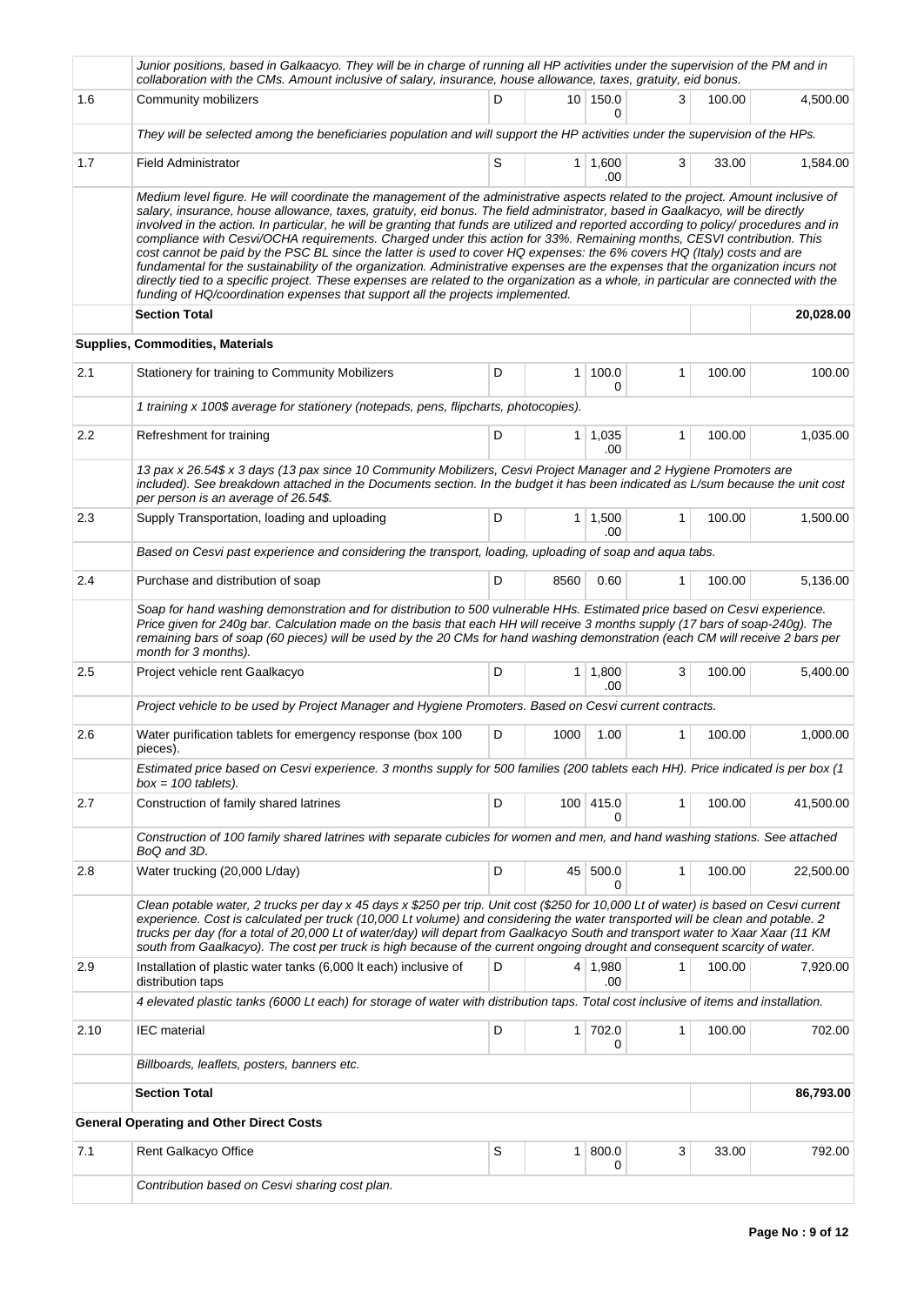| 7.2                     | Utilities Gaalkacyo Office                                                                                                                                                                                                                                                                                                                                                                                                                                                                                                                                            | S | $\mathbf{1}$ | 1,100<br>.00  | 3 | 34.00 | 1.122.00   |
|-------------------------|-----------------------------------------------------------------------------------------------------------------------------------------------------------------------------------------------------------------------------------------------------------------------------------------------------------------------------------------------------------------------------------------------------------------------------------------------------------------------------------------------------------------------------------------------------------------------|---|--------------|---------------|---|-------|------------|
|                         | Contribution based on Cesvi sharing cost plan.                                                                                                                                                                                                                                                                                                                                                                                                                                                                                                                        |   |              |               |   |       |            |
| 7.3                     | Bank charges                                                                                                                                                                                                                                                                                                                                                                                                                                                                                                                                                          | S | $\mathbf{1}$ | 98,49<br>3.00 | 1 | 2.30  | 2,265.34   |
|                         | Monthly bank charges and transfer Kenya-Somalia. The amount is equivalent to 2.3% of the direct costs, therefore within the<br>threshold established by OCHA for the bank fees (max 2.5% of the direct costs). Calculation done considering transfer fees: for<br>transparency and accountability reasons all the main bank accounts of Cesvi projects are in Nairobi. Payments are preferably<br>done via transfers from the main accounts. Cesvi also have field bank accounts used to manage small amounts, such as<br>salaries, cash payments and small payments. |   |              |               |   |       |            |
| 7.4                     | Office supplies and consumables Gaalkacyo office.                                                                                                                                                                                                                                                                                                                                                                                                                                                                                                                     | S | $\mathbf{1}$ | 500.0<br>0    | 3 | 21.40 | 321.00     |
|                         | Contribution based on Cesvi sharing costs plan. See breakdown in the documents section.                                                                                                                                                                                                                                                                                                                                                                                                                                                                               |   |              |               |   |       |            |
|                         | <b>Section Total</b>                                                                                                                                                                                                                                                                                                                                                                                                                                                                                                                                                  |   |              |               |   |       | 4.500.34   |
| <b>SubTotal</b>         |                                                                                                                                                                                                                                                                                                                                                                                                                                                                                                                                                                       |   |              |               |   |       |            |
|                         |                                                                                                                                                                                                                                                                                                                                                                                                                                                                                                                                                                       |   | 9,735.00     |               |   |       | 111,321.34 |
| <b>Direct</b>           |                                                                                                                                                                                                                                                                                                                                                                                                                                                                                                                                                                       |   |              |               |   |       | 98,493.00  |
| Support                 |                                                                                                                                                                                                                                                                                                                                                                                                                                                                                                                                                                       |   |              |               |   |       | 12,828.34  |
| <b>PSC Cost</b>         |                                                                                                                                                                                                                                                                                                                                                                                                                                                                                                                                                                       |   |              |               |   |       |            |
| <b>PSC Cost Percent</b> |                                                                                                                                                                                                                                                                                                                                                                                                                                                                                                                                                                       |   |              |               |   |       | 6.00       |
| <b>PSC Amount</b>       |                                                                                                                                                                                                                                                                                                                                                                                                                                                                                                                                                                       |   |              |               |   |       | 6,679.28   |

**Project Locations**

| <b>Location</b>             | <b>Estimated</b><br>percentage<br>of budget<br>for each<br><b>location</b> | <b>Estimated number of beneficiaries</b><br>for each location |              |             |                   |              | <b>Activity Name</b>                                                                                                                                                                                                                                                                                                                                                                                                                                                                                                                                                                                                                                                                                                                                                                                                                                                                                                                                                                                                                                                                                                                                                                                                                                                                                                                                                                                                                                                                                                                                                                                                                                                                                                                                                                                                                                                                                                                                                                                                      |
|-----------------------------|----------------------------------------------------------------------------|---------------------------------------------------------------|--------------|-------------|-------------------|--------------|---------------------------------------------------------------------------------------------------------------------------------------------------------------------------------------------------------------------------------------------------------------------------------------------------------------------------------------------------------------------------------------------------------------------------------------------------------------------------------------------------------------------------------------------------------------------------------------------------------------------------------------------------------------------------------------------------------------------------------------------------------------------------------------------------------------------------------------------------------------------------------------------------------------------------------------------------------------------------------------------------------------------------------------------------------------------------------------------------------------------------------------------------------------------------------------------------------------------------------------------------------------------------------------------------------------------------------------------------------------------------------------------------------------------------------------------------------------------------------------------------------------------------------------------------------------------------------------------------------------------------------------------------------------------------------------------------------------------------------------------------------------------------------------------------------------------------------------------------------------------------------------------------------------------------------------------------------------------------------------------------------------------------|
|                             |                                                                            | <b>Men</b>                                                    | <b>Women</b> | <b>Boys</b> | Girls             | <b>Total</b> |                                                                                                                                                                                                                                                                                                                                                                                                                                                                                                                                                                                                                                                                                                                                                                                                                                                                                                                                                                                                                                                                                                                                                                                                                                                                                                                                                                                                                                                                                                                                                                                                                                                                                                                                                                                                                                                                                                                                                                                                                           |
| Mudug -> Gaalkacyo -> Docol | 100                                                                        | 800                                                           |              |             | 1,450 1,400 1,350 |              | 5,000 Activity 1.1.1 : Distribution of clean water through<br>water trucking: 20,000 Lt/day per 45 days will be<br>transported to Xaar Xaar village and distributed<br>to the displaced population and host community.<br>in order to grant that the most needy will be<br>reached, the following approach will be adopted:<br>a) The targeted community will be involved in<br>design of the response in order to select the<br>most vulnerable HHs and to determine how the<br>response will be implemented (this is already a<br>good practice adopted by Cesvi in all projects,<br>especially for the resilience programme in GK,<br>and also already adopted with the IDPs in Hawl-<br>wadagad district in GK). b) The selected<br>vulnerable HHs will receive a voucher, giving<br>them priority for water collection (a certain<br>amount per day) at the newly established<br>distribution points (4 tanks with taps). c) 4<br>Community water committees (max 3 people,<br>majority women) will be formed and will be in<br>charge of monitoring the water collection<br>process, ensuring the families with the vouchers<br>are given priority. On the voucher, date of water<br>collection and quantity will be indicated. Cesvi<br>staff (Project Manager, Hygiene Promoters, M&E<br>officer, Logistician) will conduct spot checks at<br>the water points on a daily basis. Interviews with<br>the beneficiaries will be regularly done in order to<br>get feedback on the process.<br>Activity 1.1.2 : Purchase of water storage tanks: 4<br>plastic tanks (6000 Lt/each, size available in GK<br>market) will be provided to the displaced<br>communities in order to facilitate the storage of<br>the clean water. Tanks will be raised to allow<br>water to be collected via taps. Each tank will be<br>connected to a 6 taps stand in order to: Prevent<br>contamination during collection of the water;<br>Prevent long queues during collection times.<br>Activity 2.1.1 : Construction of 100 gender |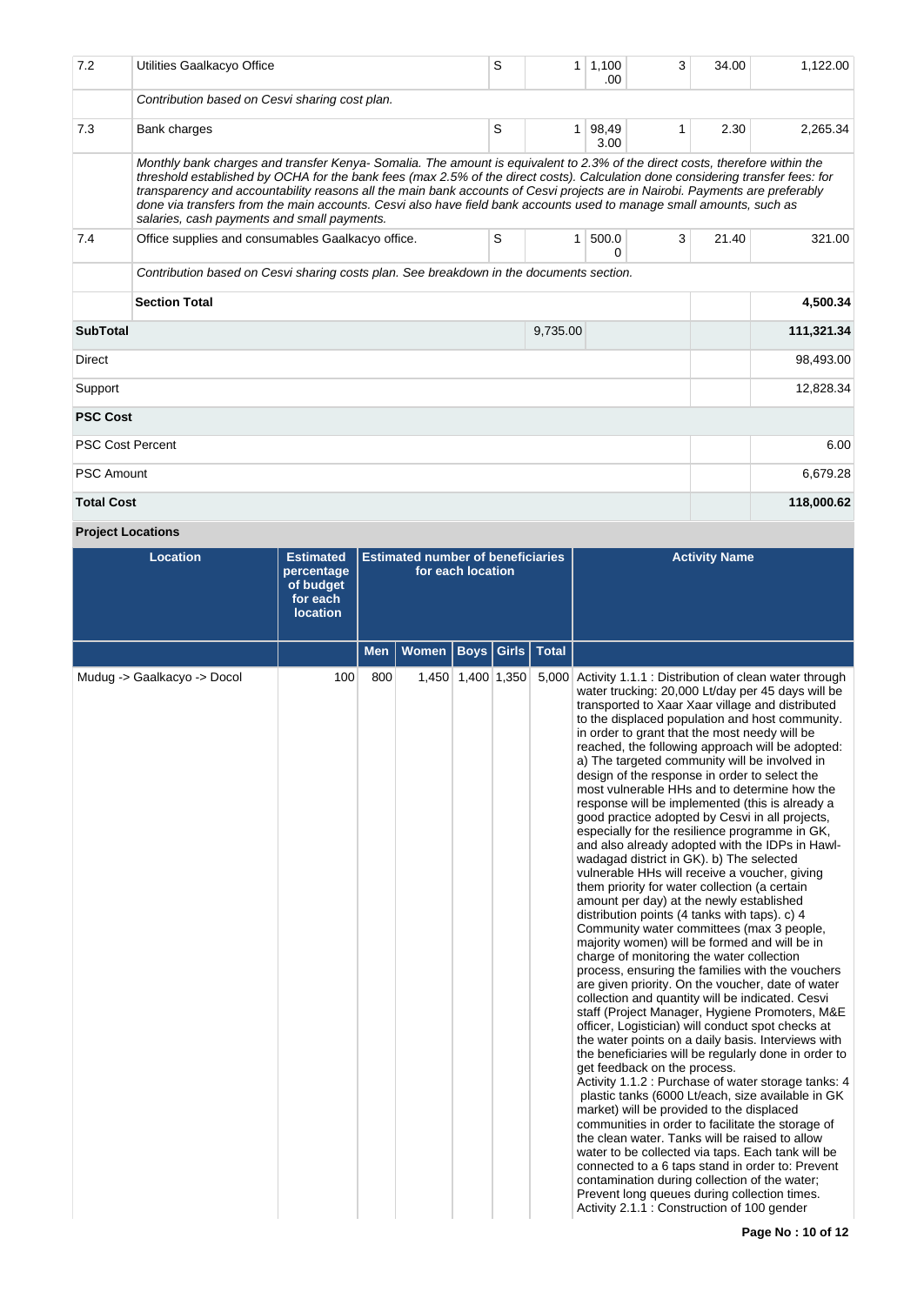| sensitive family shared latrines in Xar Xar IDP         |
|---------------------------------------------------------|
|                                                         |
| settlement. Each latrine will be composed of 2          |
| separated units (one for women and one for              |
| men) and will be equipped with a hand washing           |
|                                                         |
| station. As per Sphere standards, each family           |
| latrine is supposed to serve from 20 to 50              |
|                                                         |
| persons ("Family toilets are the preferred option       |
| where possible. One toilet for a maximum of 20          |
| people should be the target. Where there are no         |
|                                                         |
| existing toilets, it is possible to start with one for  |
| 50 people and lowering the number of users to           |
| 20 as soon as possible"). The HHs sharing the           |
|                                                         |
| latrines will be sensitized on latrines cleaning and    |
| maintenance and will be in charge of the                |
| maintenance itself. Cesvi staff (the Project            |
|                                                         |
| Manager, the Hygiene Promoters and the                  |
| Community Mobilizers) will perform spot checks          |
| to monitor the situation. The activity will be          |
|                                                         |
| preceded by a number of focus group                     |
| discussions with the beneficiaries in order to          |
| agree on the location and final design and to           |
| adapt it to the needs of the most vulnerable            |
|                                                         |
| groups (women, girls, elderly, disabled, people         |
| with health problems).                                  |
| Activity 3.1.1 : Selection and training on hygiene      |
|                                                         |
| promotion, inclusive of AWD/cholera prevention          |
| messages, of 10 Community Mobilizers in Xaar            |
| Xaar settlement (1 every 500 persons as per             |
|                                                         |
| Somalia WASH Cluster SOF). Cesvi will ensure            |
| gender balance is respected: at least 40% of the        |
| CMs will be women. CMs will be trained using            |
| Hygiene promotion in emergency global tools (3          |
|                                                         |
|                                                         |
| day in total).                                          |
|                                                         |
| Activity 3.1.2 : a) Organisation of regular hygiene     |
| promotions sessions (at least 2 sessions per            |
| week) in strategic locations (gathering points,         |
| water collection points) and during distributions       |
|                                                         |
| of water, bars of soap and water purification           |
| tablets in Xaar Xaar settlement. b) 500 House to        |
| house visits in Xaar Xaar settlement. Hygiene           |
| promotion activities will be focused on cholera         |
|                                                         |
| prevention and good hygiene practices. 100              |
| specific session on latrine maintenance/cleaning        |
| will be done with those HHs sharing the family          |
|                                                         |
| latrines. The HP will incorporate gender specific       |
| elements and will be run by the 20 trained              |
| Community Mobilizers. Hygiene promotion                 |
| campaigns will take into consideration the gender       |
|                                                         |
| nature of sanitation incorporating gender specific      |
| elements. Women will be directly involved, not          |
| only as beneficiaries, but also in the                  |
| implementation of the campaign.                         |
|                                                         |
| Activity 3.1.3 : Distribution of 17 bars of soap/HH     |
| (each bar=240 gr) and water purification tablets        |
| (200 tablets/HH) to 500 vulnerable families             |
| identified in Xaar Xaar. The water purification         |
|                                                         |
| tablets are meant to enable the beneficiaries to        |
| access clean water even after the duration of the       |
| proposed 3 months' intervention. Cesvi will             |
|                                                         |
| consider the possibility to request HKs to the          |
| WASH Cluster Hub in Cadaado after assessing             |
| the situation (also considering that during the         |
| past months the distribution of ariund 500 HKs          |
|                                                         |
| was done in Xaar Xaar by other Humanitarian<br>Actors). |

# **Documents**

| <b>Category Name</b>                | <b>Document Description</b>                                          |
|-------------------------------------|----------------------------------------------------------------------|
| Signed Project documents            | FTR SOM 2016 100014.pdf                                              |
| <b>Project Supporting Documents</b> | Family shared latrines BoQ - GK.xlsx                                 |
| <b>Project Supporting Documents</b> | Family shared latrines 3D.jpg                                        |
| <b>Project Supporting Documents</b> | Rapid Needs Assessment Report-GLK CESVI (1).pdf                      |
| <b>Project Supporting Documents</b> | Breakdowns tables Cesvi SHF WASH Displaced Muduq 19 Dec<br>2016 xlsx |
| <b>Budget Documents</b>             | Cesvi - SHF comments.xlsx                                            |